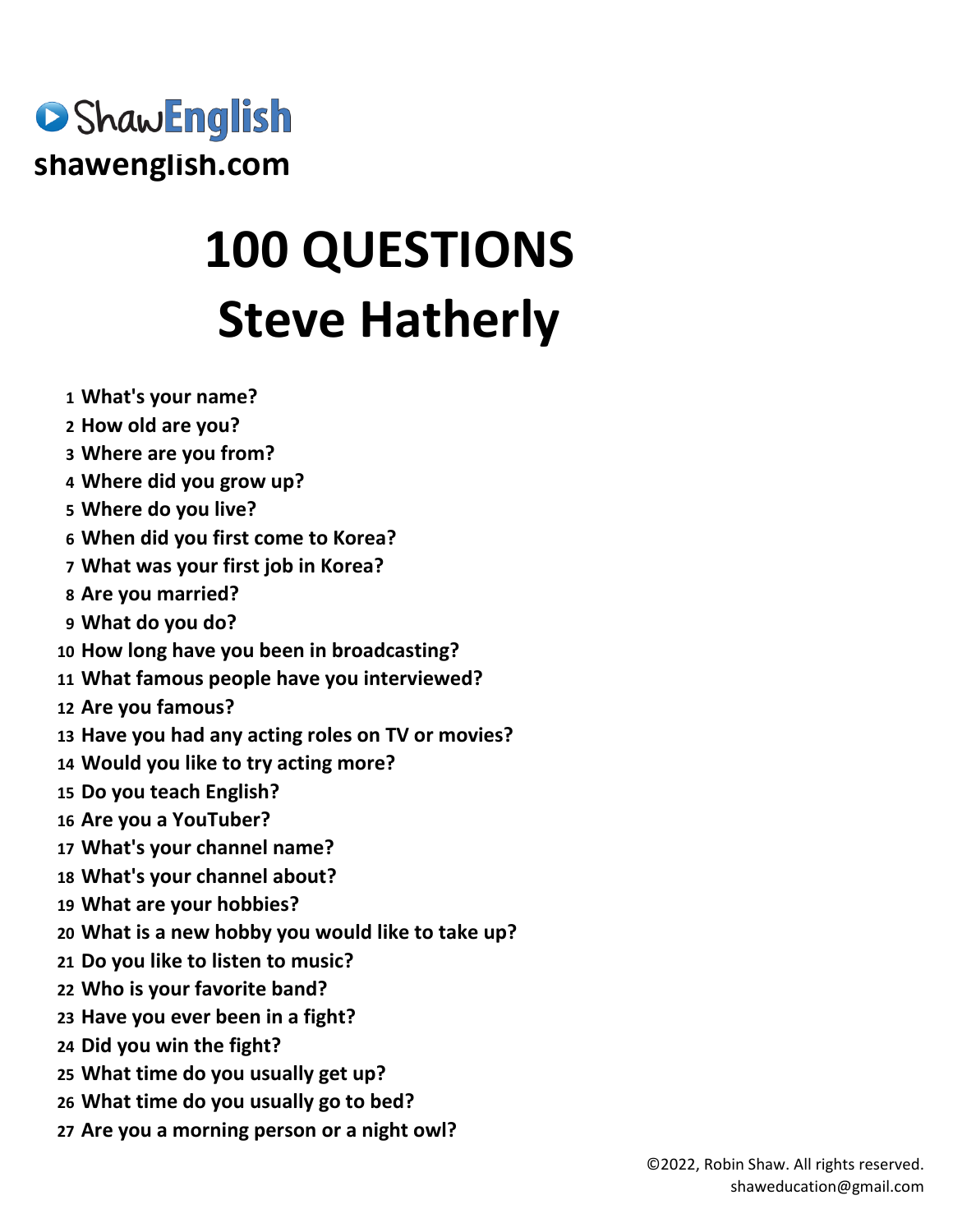**What's your favorite sports team? What sports can you play? How often do you exercise? What kind of exercise do you usually do? Are you a gym rat? Can you do 20 push-ups? What are you going to do today? What are you doing now? What did you do last night? What are you going to do tomorrow? What's your favorite food? What food do you cook well? How often do you eat junk food? How many languages do you speak? What was your major in university? What's your favorite season? How often do you drink coffee? How often do you drink alcohol? How old were you when you had your first beer? Are you an easygoing person? Do you like to use social media? Do you have a good sense of humor? What's your nickname? Do you collect anything? What do you do for fun? Do you have a tattoo? How many tattoos do you have? What is your proudest accomplishment? What's your blood type? Are you addicted to anything? What was your first job after high school? Do you like to play mobile games? Who do you admire the most? Are you a workaholic? Are you usually early or late for appointments? Do you like to travel to other countries? How many countries have you visited so far?**